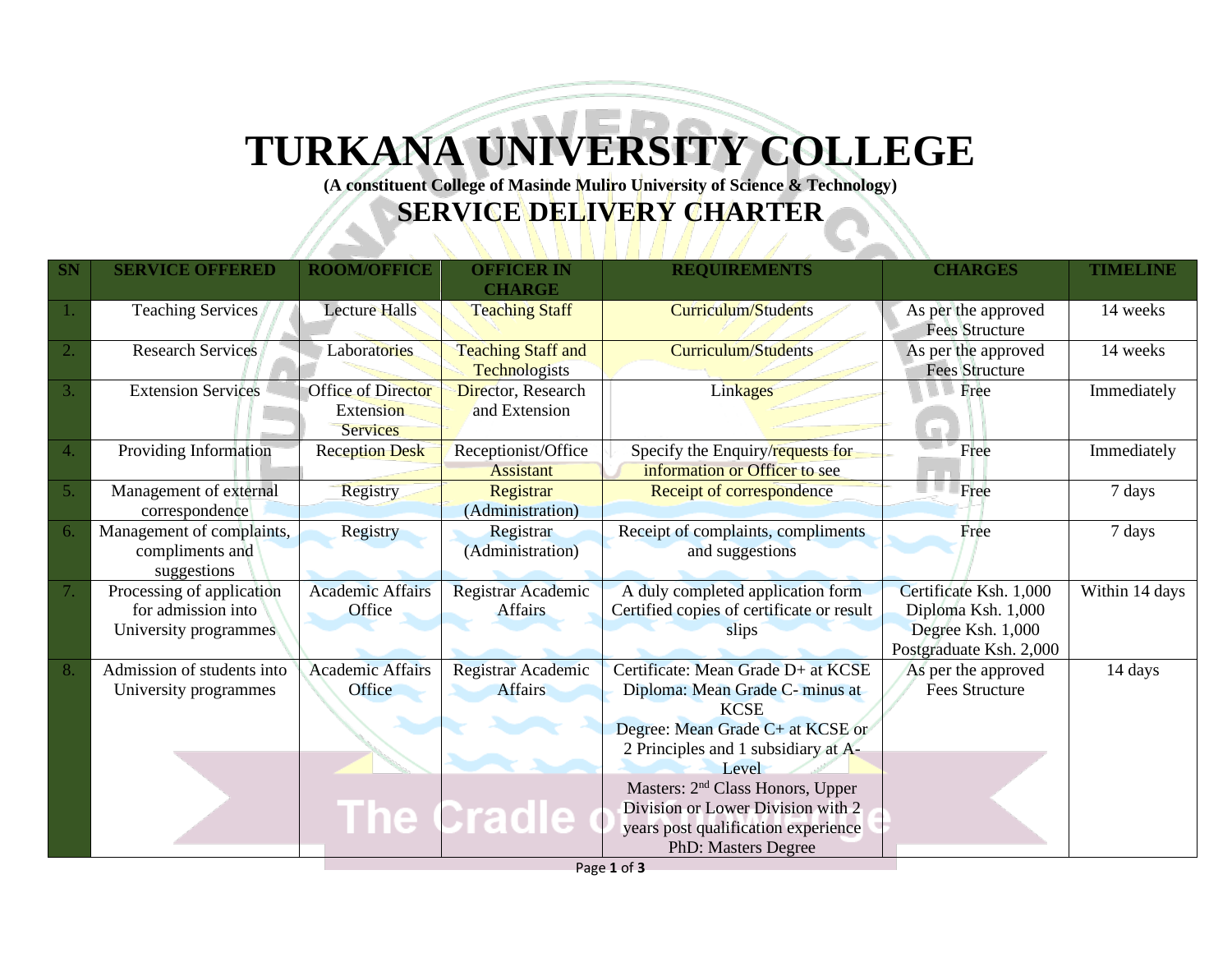| 9.  | Registration of students<br>into University<br>programmes | <b>Academic Affairs</b><br>Office | Registrar Academic<br><b>Affairs</b>                        | Admission letter and original<br>academic certificates, Passport size<br>photographs documents            | Full payment of fees             | 1 day                                                                  |
|-----|-----------------------------------------------------------|-----------------------------------|-------------------------------------------------------------|-----------------------------------------------------------------------------------------------------------|----------------------------------|------------------------------------------------------------------------|
| 10. | Processing of Transcripts                                 | <b>Academic Affairs</b><br>Office | Registrar Academic<br><b>Affairs</b>                        | Completion of specified academic<br>year                                                                  | Free                             | 1 month after<br>Senate's<br>approval                                  |
| 11. | <b>Issuance of Transcripts</b>                            | <b>Academic Affairs</b><br>Office | Registrar Academic<br><b>Affairs</b>                        | Successful completion of academic<br>year                                                                 | Free                             | 1 day                                                                  |
| 12. | Replacement of lost<br>Transcripts                        | <b>Academic Affairs</b><br>Office | Registrar Academic<br>Affairs                               | Written request                                                                                           | <b>Kshs. 100</b>                 | 1 day                                                                  |
| 13. | Graduating students                                       | <b>Academic Affairs</b><br>Office | Registrar Academic<br><b>Affairs</b>                        | Successful completion of courses<br><b>Academic dress</b>                                                 | Payment of graduation<br>fees    | As per<br>academic<br>calender                                         |
| 14. | Clearing students upon<br>completion of studies           | <b>Academic Affairs</b><br>Office | Registrar Academic<br><b>Affairs</b>                        | Duly completed clearance form                                                                             | Free                             | 2 days                                                                 |
| 15. | Issuance of certificate                                   | <b>Academic Affairs</b><br>Office | Registrar Academic<br>Affairs                               | <b>Evidence of clearance</b>                                                                              | Free                             | 1 day                                                                  |
| 16. | Accommodation for<br><b>Resident students</b>             | <b>Hostels Office</b>             | Catering and Hostels<br>Officer                             | Duly completed accommodation<br>form: signing rules and regulations<br>governing hostels for TUC students | Payment of<br>accommodation fees | 1 day                                                                  |
| 17. | Recruitment of staff                                      | <b>Human Resource</b><br>Office   | Registrar<br>Administration                                 | <b>Application letter,</b><br>letter of invitation<br>Letter of appointment                               | Free<br>٠                        | 2 Month                                                                |
| 18. | Orientation of new students                               | <b>Academic Affairs</b><br>Office | Registrar Academic<br>Affairs                               | Successful completion of the<br>registration process                                                      | Free                             | 7 days                                                                 |
| 19. | Orientation of staff                                      | <b>Human Resource</b><br>Office   | Registrar<br>Administration                                 | <b>Appointment letter</b>                                                                                 | Free                             | 1 day                                                                  |
| 20. | Clearance of staff on Exit                                | <b>Human Resource</b><br>Office   | Registrar<br>Administration and<br><b>Heads of sections</b> | Duly completed clearance form                                                                             | Free                             | 2 days                                                                 |
| 21. | <b>Library Services</b>                                   | Library                           | Librarian                                                   | Borrower's cards<br><b>User ID cards</b>                                                                  | Free                             | $9am - 8pm$<br>weekdays<br>except on<br>Sundays and<br>public holidays |
| 22. | Providing binding services                                | Library                           | Librarian                                                   | Evidence of payment                                                                                       | As per the approved<br>prices    | 1 hour                                                                 |
| 23. | Photocopying printing<br>services                         | Library                           | Librarian                                                   | Evidence of payment                                                                                       | As per the approved<br>prices    | 5 minutes                                                              |